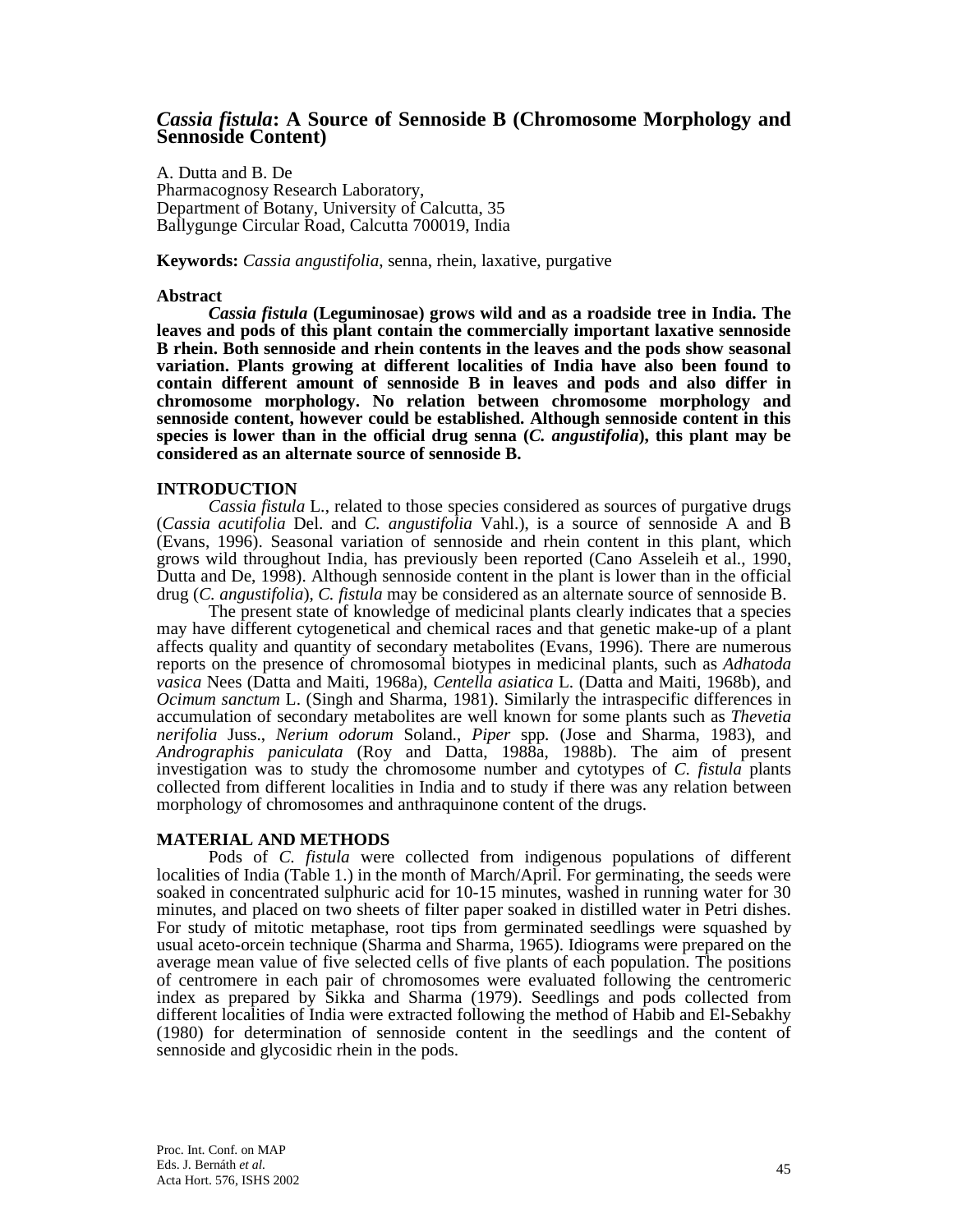### **RESULTS**

 Mitotic metaphase plates showed the presence of 24 (2n) chromosomes in each of the plants. On the basis of sizes of the chromosomes and position of centromere, eight cytotypes were found (Fig. 1). The chromosomes, in general, were small and differed in size and morphology from plant to plant. The total diploid chromosome length varied from 13.5 µm to 30.0 µm in different cytotypes. In cases of cytotypes 1, 2, 3, and 4, the largest chromosome homologous pair had a sub median centromere and the rest have median centromere. In the cytotypes 5 and 6 all the chromosome homologous pairs had a median position of centromere.

 In pods, the highest sennoside content was found in cytotype 5 and the lowest sennoside content was in cytotype 2. The sennoside content varied from  $0.103 + 0.003$  to 0.448 + 0.002 %. The glycosidic rhein content showed no major variation. TLC and HPLC analysis could detect the presence of sennoside in 20-day old seedlings. The content of sennoside in 20-day old seedlings of different cytotypes varied from  $0.218 +$ 0.01 to 0.926 %. Cytotype 5 contained highest amount of sennoside in both seedlings and pods (Table 1).

#### **DISCUSSION**

 Chromosome number 2n=24 for *C. fistula* was previously reported by Datta (1933)*.* Pantulu (1946) reported 2n=28 chromosomes in *C. fistula*. During the present investigations, all the plants were found to have 2n=24 chromosomes.

 Although cytotypes differed in their anthraquinone content, no relationship between morphology of the chromosomes and anthraquinone content could be established.

#### **ACKNOWLEDGEMENT**

 We thank Council of Scientific and Industrial Research, New Delhi for financial assistance and SANDOZ PHARMA AG., Switzerland for providing us with sennoside.

#### **Literature Cited**

Cano Asseleih, L.M., Odilia, H. and Jose, R.S. 1990. Seasonal variation in the content of sennosides in leaves and pods of two *Cassia fistula* L. populations. Phytochemistry 29(10):3095-3099.

Datta, R.M. 1933. Aneuploidy in the genus *Cassia.* Curr. Sci. 1:364.

- Datta, P.C. and Maiti, R.K. 1968a. Chromosomal biotypes of *Adhatoda vasica* Nees. Growing in the eastern part of India. Cytologia 33:220-229.
- Datta, P.C. and Maiti, R.K. 1968b. Chromosomal biotypes of *Centella asiatica* (L.) Urban and *Hydrocotyle javanica* Thumb. Nucleus, 11:111-117.
- Dutta, A. and De, B. 1998. Seasonal variation in the content of sennosides and rhein in leaves and pods of *Cassia fistula.* Indian J. Phar. Science 60(6):388-390.

Evans W.C. 1996. Trease and Evans' Pharmacognosy, 13<sup>th</sup> edition.

- Habib Abdel-Azid, M. and El-Sebakhy Nadia A. 1980. Spectrophotometric estimation of sennosides and rhein glycosides in senna and its preparations., Journal of Natural Products 43(4):452-453.
- Jose, J. and Sharma, A.K. 1983. Chromosome composition in relation to chemical constitution in varieties of *Piper* Linn. Nucleus 26(2):76-86.

Pantulu, J.V. 1946. Chromosome number of *C. fistula* L., Curr. Sci., 15:255.

- Roy, S.K. and Datta, P.C. 1988a. Chromosomal biotypes of *Andrographis paniculata* Nees in India and Bangladesh. Cytologia 53:369-378.
- Roy, S.K. and Datta, P.C. 1988b. Andrographolide content in cytotypes of *Andrographis paniculata* Nees. Indian Drugs 26:1-3.
- Sharma, A.K. and Sharma, A. 1965. Chromosome technique Theory and Practice.  $3<sup>rd</sup>$ ed. Butterworth & Co. Ltd., London. pp. 11-14.
- Sikka, K. and Sharma, A.K. 1979. Chromosome evolution of certain genera of Brassicaceae. Cytologia 44:467-477.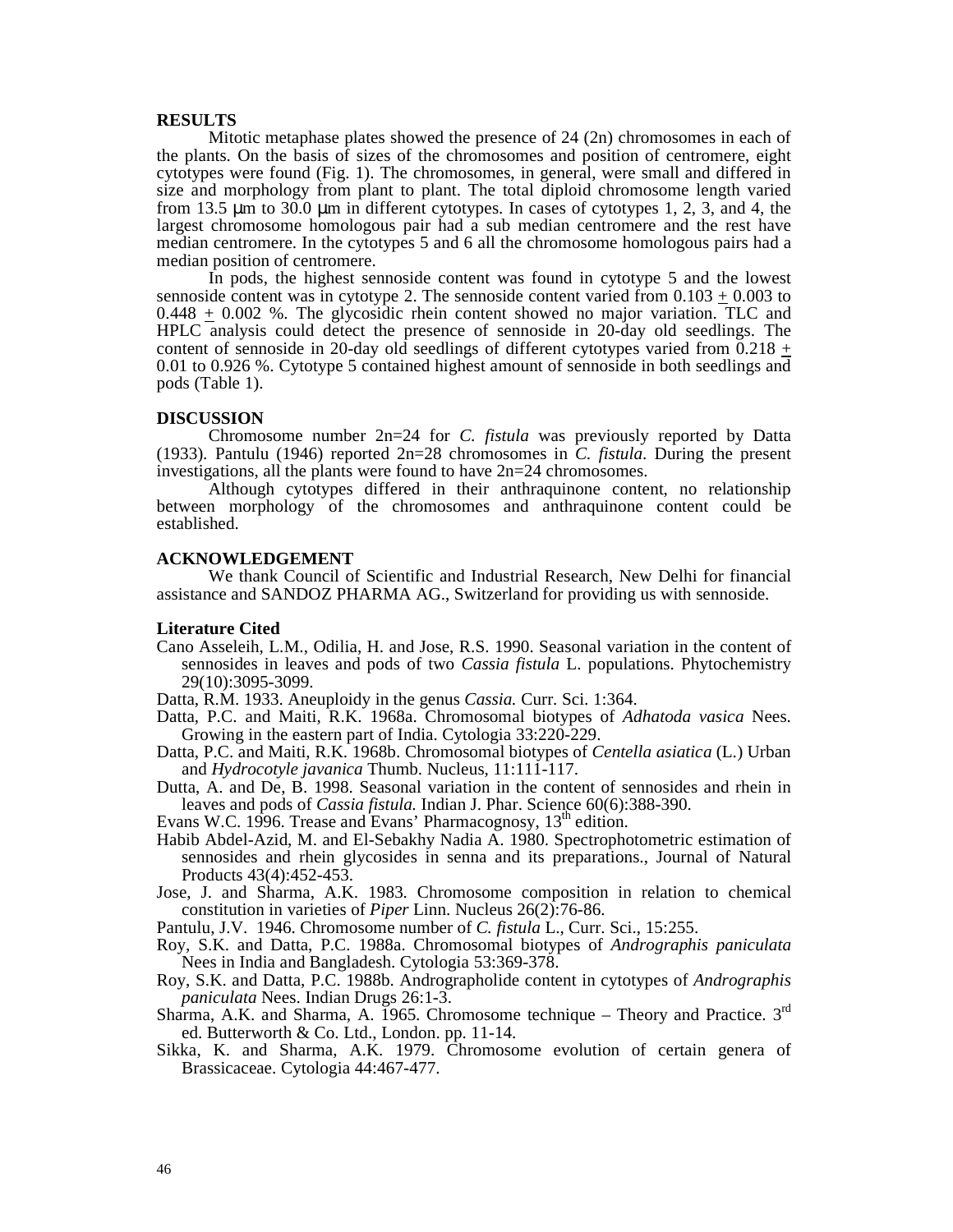Singh, T.P. and Sharma, A.K. 1981. Cytotypes and phenotypes in *Ocimum sanctum* L. – their characteristics. Cytologia 46:723-729.

## **Tables**

| $Cyto-$ | Locality | Total diploid    | Sennoside                   | Glycosidic      | Sennoside content |  |  |
|---------|----------|------------------|-----------------------------|-----------------|-------------------|--|--|
| type    |          | chromosome       | content                     | rhein content   | in seedlings      |  |  |
|         |          | length $(\mu m)$ | in pod $(\%)$               | in pod $(\%)$   | (% )              |  |  |
| 1.      | Calcutta | 26.0             | $0.200 + 0.005$             |                 | $0.491 + 0.017$   |  |  |
| 2.      | Diamond  | 27.5             | $0.103 + 0.003$             | $0.052 + 0.003$ | $0.321 + 0.01$    |  |  |
|         | Harbour  |                  |                             |                 |                   |  |  |
| 3.      | Agartala | 30.0             | $0.121 + 0.008$             | $0.062 + 0.002$ | $0.565 + 0.015$   |  |  |
| 4.      | Mogra    | 22.2             | $0.138 + 0.003$             | $0.089 + 0.002$ | $0.834 + 0.02$    |  |  |
| 5.      | Delhi    | 20.4             | $0.248 + 0.002$             | $0.044 + 0.125$ | $0.926 + 0$       |  |  |
| 6.      | Chander- | 18.4             | $0.152 + 0.002$             | $0.004 + 0.003$ | $0.800 + 0.01$    |  |  |
|         | nagore   |                  |                             |                 |                   |  |  |
| 7.      | Haldia   | 13.5             | $0.155 + 0.002$             | $0.03 + 0.003$  | $0.238 + 0$       |  |  |
| 8.      | Nilgiri  | 18.9             | Pods could not be collected | $0.218 + 0.01$  |                   |  |  |

| Table 1. Variations in the percentage of sennoside (in pods and plantlets) and glycosiodic |  |  |  |  |
|--------------------------------------------------------------------------------------------|--|--|--|--|
| rhein (in pods) in different cytotypes of C. fistula                                       |  |  |  |  |

 $--$  Not present; Results expressed as mean (percentage dry weight)  $\pm$  SD, n=2